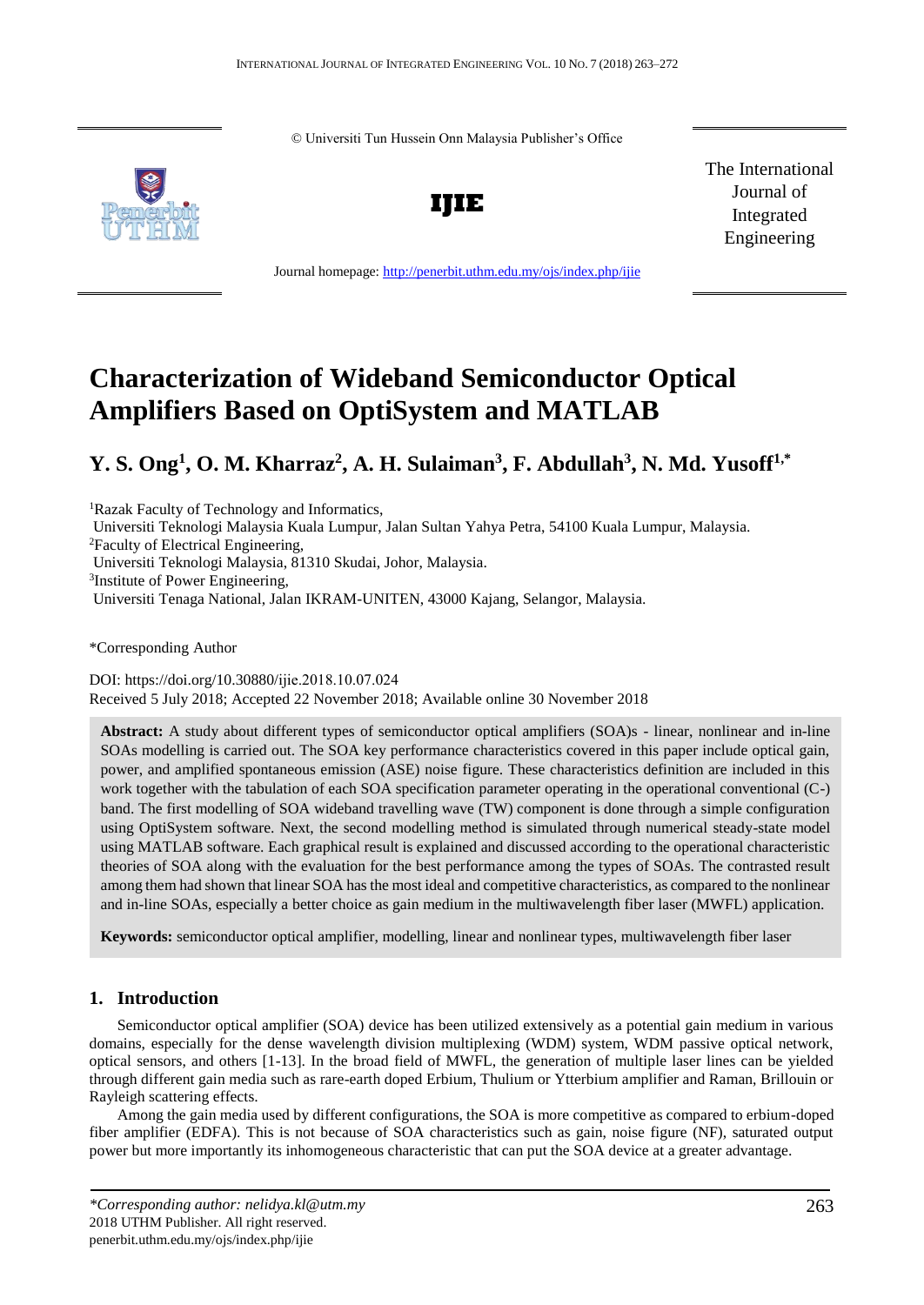In the realization of practical usage of SOA, the SOA is more attractive to be chosen than the scattering effects because of its physical appearance. The small and compact size of SOA chip can be handled without much hassle in contrast to Raman amplification which requires high pump power.

This paper reported on the study of wideband SOA characterization because from most of the previous works, they had employed the wideband SOAs in their experiments. These can be categorized according to their different configurations in wavelength filtering Lyot comb [4, 5], Fabry-Perot (FP) [11] and Mach-Zehnder interferometer (MZI) [1], [10].

Furthermore, the SOA can be divided into linear [1-8, 11, 13] and nonlinear SOAs [9, 10, 12] types. However, their characteristics are not clearly compared and evaluated for MWFL applications in the literature. In this paper, we investigate the characterization of different types of SOAs, namely linear, nonlinear and in-line SOAs through OptiSystem and numerical steady-state models.

# **1.1 SOA Characteristics Definition**

Optical gain is the ratio of optical output power to the input power in definition (1) while the equations for large signal amplifier gain and unsaturated gain  $G_0$  are (2) and (3) respectively [14].

$$
G = \frac{P_{out}}{P_{in}}\tag{1}
$$

$$
G = G_0 \exp\left[-\left(\frac{G-1}{G}\right) \cdot \left(\frac{P_{out}}{P_s}\right)\right]
$$
 (2)

$$
G_0 = \exp(g_0 \cdot L) \tag{3}
$$

where  $P_s$  is the saturated power and L is the active region length. Apart from the general gain definition, the SOA has another type of gain which is the fiber-to-fiber gain, in which it has encountered the input and output coupling losses. Generally, a practically-performed amplifier in experimental work should have a minimum value of NF, which is defined as the ratio of optical signal-to-noise degradation as (4).

$$
NF = \frac{OSNR_i}{OSNR_o} \tag{4}
$$

#### **2. Experimental Setup**

Fig. 1 shows a simple configuration built in the OptiSystem to investigate the wideband TW-SOA characteristics such as total gain, total ASE output power, and noise bins spectrum. The SOA input parameters are customized manually according to the types of SOA: linear SOA1013S (manufactured by Thorlabs), nonlinear SOA1117S (manufactured by Thorlabs) and in-line IPSAD1503 (manufactured by Inphenix) with their specification sheet as shown in Table 1. The laser is a source for continuous wave pumping and it is connected to the SOA by optical fiber, then the detector components are connected from the output channel. The dual port WDM analyser component calculates the optical input power, noise, wavelength and other WDM output channel; the optical power meter component visualizes the average of optical power; and the optical spectrum analyser displays the optical signal in frequency domain.

Performance of the SOA component is evaluated in terms of a few established parameters - total gain, total ASE output power, and noise bins spectrum. Since an ideal amplifier is expected to achieve as much gain as possible, we evaluate the SOA gain performance by OptiSystem simulation. The dual port WDM analyser is used to obtain graphical results for total gain, these values are plotted against input power in which generally, high gain measured by OptiSystem simulation does not take into account practical losses. The analyzer also depicts total gain pattern across a wide wavelength spectrum range and total gain against different bias currents.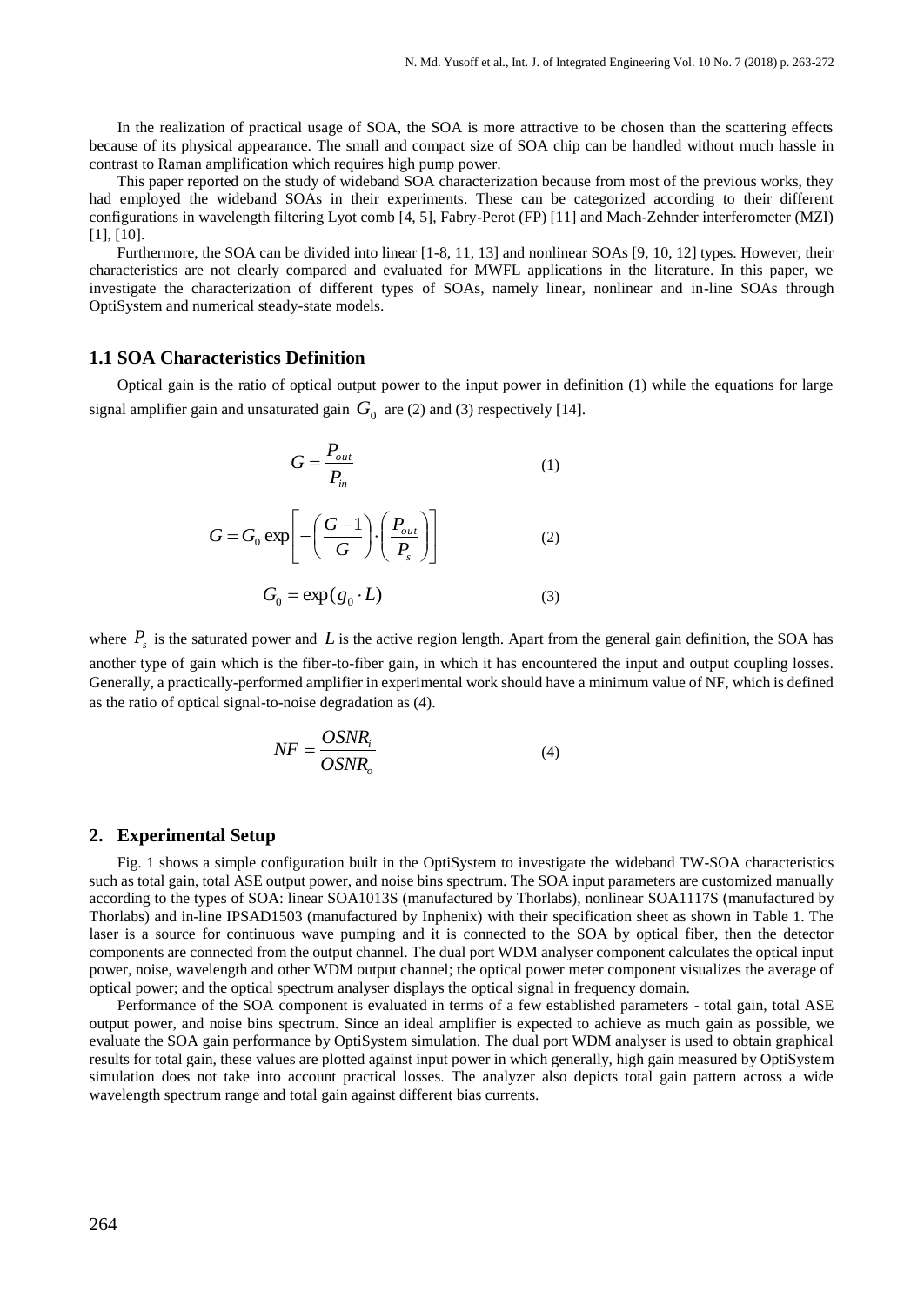

**Fig. 1 - Modelling setup in OptiSystem.**

| Names of SOA                                     |       | <b>SOA1013S</b> |        |      | <b>SOA1117S</b> |                   |      | <b>IPSAD1503</b> |         |      |
|--------------------------------------------------|-------|-----------------|--------|------|-----------------|-------------------|------|------------------|---------|------|
| <b>Parameters</b>                                |       | Min.            | Typ.   | Max. | Min.            | Typ.              | Max. | Min.             | Typ.    | Max. |
| <b>Types</b>                                     | Units |                 | C-band |      |                 | C-band, nonlinear |      |                  | In-line |      |
| Bias current                                     | mA    |                 | 500    | 750  |                 | 500               | 600  |                  | 350     |      |
| Operating<br>wavelength                          | nm    | 1528            | ۰      | 1562 | 1528            | $\blacksquare$    | 1562 | 1510             |         | 1570 |
| Center wavelength                                | nm    | $\blacksquare$  | 1500   |      |                 | 1550              |      |                  | 1550    |      |
| Saturated output<br>power                        | dBm   | 12              | 14     |      | 6               | 9                 |      |                  | 5       |      |
| Fiber-to-fiber gain<br>at input power -20<br>dBm | dB    | 10              | 13     |      | 15              | 20                |      |                  |         |      |
| <b>NF</b>                                        | dB    |                 | 8.0    | 9.5  |                 | 10.0              | 11.5 |                  |         | 9.0  |

**Table 1 - Specification sheet for linear, nonlinear and in-line SOAs.**

Wideband TW-SOA

# **3. Principle of Operation**

The steady-state model is a set of differential equations in which it functions to describe and understand the behaviors of carrier density and photon rates. This model is developed by M. J. Connelly [15] to design and optimize the main characteristics of 1.55 μm InP/InGaAsP homogeneous buried ridge stripe type SOA. Various internal variables are related to external variables that are measurable i.e. saturation output power, output signal power and ASE noise. The TW equation of signal field is

$$
\frac{dE s_k^{\pm}(z)}{dz} = \left\{ \mp j \cdot \beta_k \pm \frac{1}{2} \left[ \Gamma \cdot g_m(v_k, n) - \alpha \right] \right\} E s_k^{\pm}(z) \tag{5}
$$

where  $E_{s_k}^{\dagger}(z)$  $\pm(z)$  is the complex TW in the positive and negative *z* direction by assuming that there are negligible transverse variations in the photon rates and carrier density. The model has  $N_s$  injected signals and optical frequency  $v_k$ before coupling loss. The  $\beta_k$  is the signal propagation coefficient,  $\Gamma$  is the optical confinement factor,  $g_m$  is the material gain coefficient, and  $\alpha$  is the material loss coefficient.

The TW equation of spontaneous emission is represented by

$$
\frac{dN_j^{\, \pm}(z)}{dz} = \pm \Big[ \Gamma \cdot g_m(\nu_j, n) - \alpha_s(n) \Big] \cdot N_j^{\, \pm}(z) + R_{sp}(\nu_j, n) \tag{6}
$$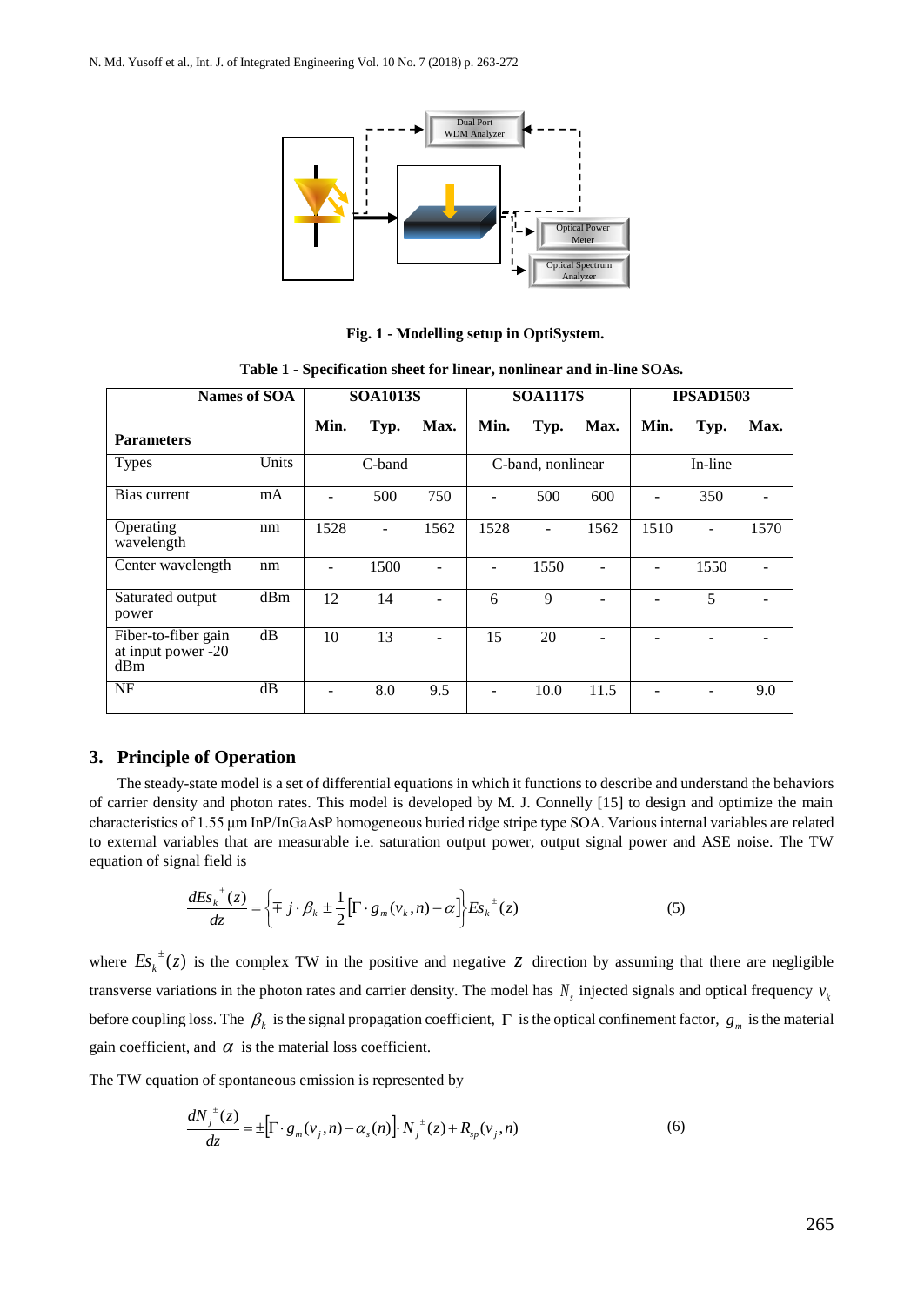where  $N_j^{\dagger}(z)$  $\sigma^{\pm}(z)$  is the spontaneous emission photon rate TW in positive and negative z direction and  $R_{sp}$  is the emission noise coupled into the spontaneous emission.

The carrier density rate equation within the active layer is given by

$$
\frac{dn(z)}{dt} = \frac{I}{edLW} - R(n)
$$
\n
$$
-\frac{\Gamma}{dW} \left\{ \sum_{k=1}^{N_s} g_m(v_k, n) \left[ N s_k^+(z) + N s_k^-(z) \right] \right\}
$$
\n
$$
-\frac{2\Gamma}{dW} \left\{ \sum_{j=0}^{N_m-1} g_m(v_j, n) K_j \left[ N_j^+(z) + N_j^-(z) \right] \right\}
$$
\n(7)

where *n* is the refractive index of electromagnetic radiation, *I* is the bias current, *e* is the electron charge, *d* is the thickness,  $W$  is the width of the active region and  $K$  is the bandgap shrinkage coefficient. Algorithms from (5) to (7) are solved numerically through MATLAB.

# **4. Results and Discussion**

# **4.1 OptiSystem Modelling**

#### **4.1.1 Total Gain**

Fig. 2 shows the total gain obtained from a laser with wavelength at 1550nm by the input laser power ranges from - 30 dBm and above. All types of SOA have a similar graph saturation curvature in blue-, red- and green-coloured line with a little bit offset. Fluctuated gain values start from -50 to -25 dBm for linear SOA with typical bias current at 500 mA in the range between 13 and 40 dB, whereas the nonlinear SOA with typical bias current at 500 mA fluctuates between 29 and 42 dB and the in-line SOA with typical bias current fluctuates between 26 and 40 dB. All SOAs continue by stable gain values from -25 to 15 dBm.

The graphical gain curvature presents a decrement of 3 dB or by an amplifying gain factor of two, which is the notation of SOA gain saturation. Similar to electrical amplifiers, the SOA also has saturated output power when applying too much input power. In this case, the slow decrement is observed until a gain saturation point, which is a gain-depleted state after overcoming the saturation power, is measurable at approximately 14 dBm at 0 dBm input power [16, 17].

 $\rightarrow$  Linear SOA with typical bias current at 500 mA

Nonlinear SOA with typical bias current at 500 mA

 $\rightarrow$  In-line SOA with typical bias current at 350 mA



**Fig. 2 - Total gain against input power.**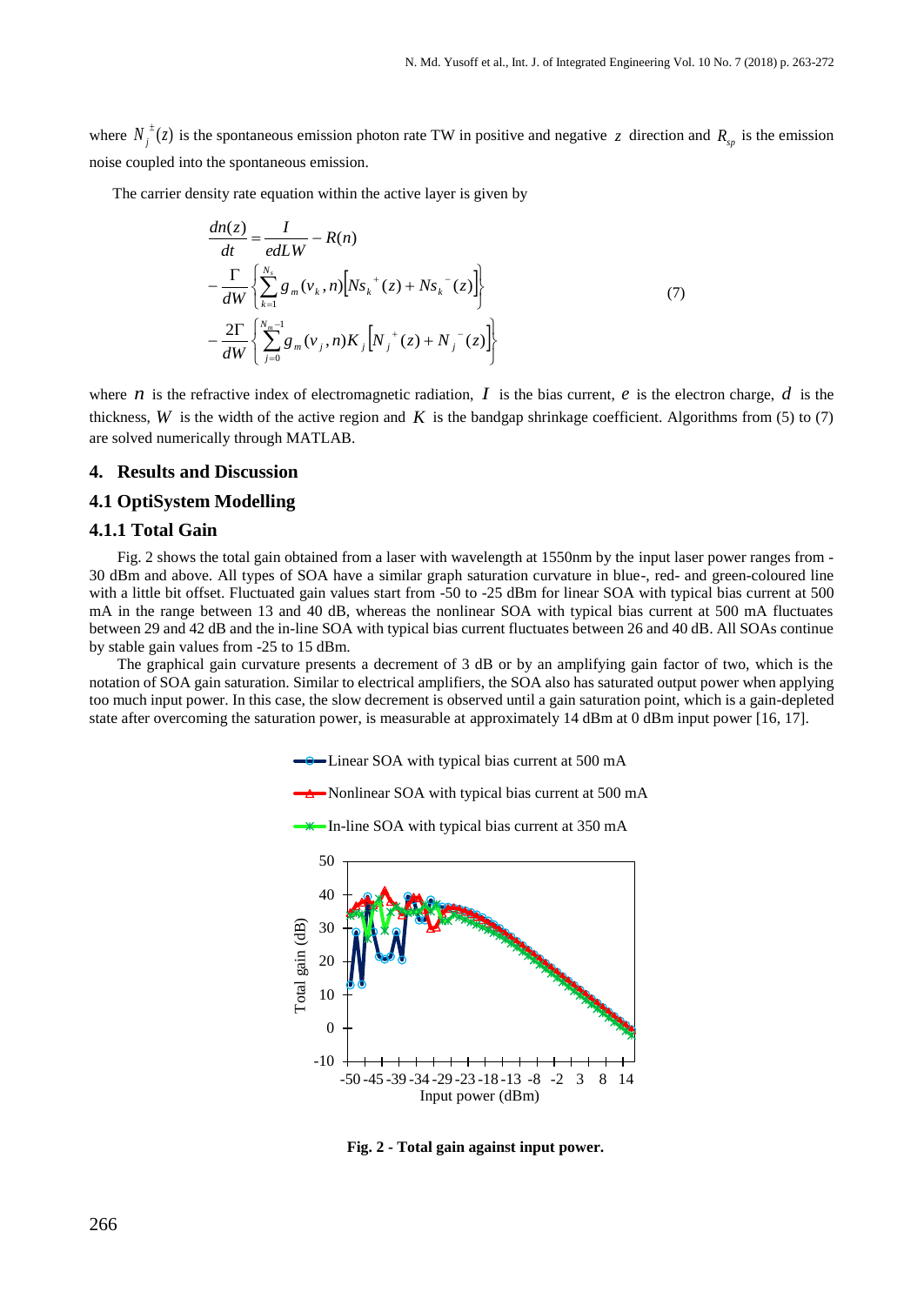Fig. 3(a) shows the total gain based on the input signal of 0 dBm with centered wavelength 1500 nm. All types of SOAs are operating according to their specific wavelength range, that is in the category of C-band and above, where the achieved gain is between the range of 1500 to 1600 nm. Both the linear and non-linear SOAs are having saturated gain value around 14 dB across the C-band, as illustrated by the red- and blue-coloured flat spectrum.

Fig. 3(b) illustrates the graph when the input laser signal is constant at -30 dBm. With a slightly higher than the average practical gain of 14 dB, the total gain shown by the simulation result records values greater than 20 dB. Highest total gain achieved by linear SOA is in average value 36 dB. However, the nonlinear and in-line SOAs are having fluctuating gain values and undeterminable average gain in red- and green-coloured markers.

Depletion of carrier density process in SOA is slower at lower input power [17] when compared between 0 and -30 dBm. Thus, gain peak values shift from 20 to 40 dB with more gain fluctuations occurring within a shorter wavelength.  $(a)$  (b)



**Fig. 3 – Gain pattern for input power setting at (a) 0 dBm; (b) -30 dBm.**

Fig. 4 depicts the result when the laser is set constant at -30 dBm input power and 1550 nm input wavelength. In the increasing varied bias current, the most stable quasi-linear region is seen by linear SOA. In the beginning of bias current from 50 to 150 mA, the SOAs are setting up with slow raise of total gain value. From 100 mA up to 500 mA with the blue-coloured marker, gain region has stabilized value at around 36 dB [16].

Fluctuating in between 25 to 42 dB of total gain, the nonlinear SOA in red-coloured marker shows nonlinear characteristic from 160 mA. The in-line SOA in green-coloured marker has also nonlinear characteristic with a greater gain fluctuation between 21 to 42 dB starting from 260 mA. Since nonlinear and in-line SOAs have around 30 dB of total gain in average, they show a slightly lesser gain compared to the linear SOA.



**Fig. 4 - Total gain against bias current for different types of SOAs.**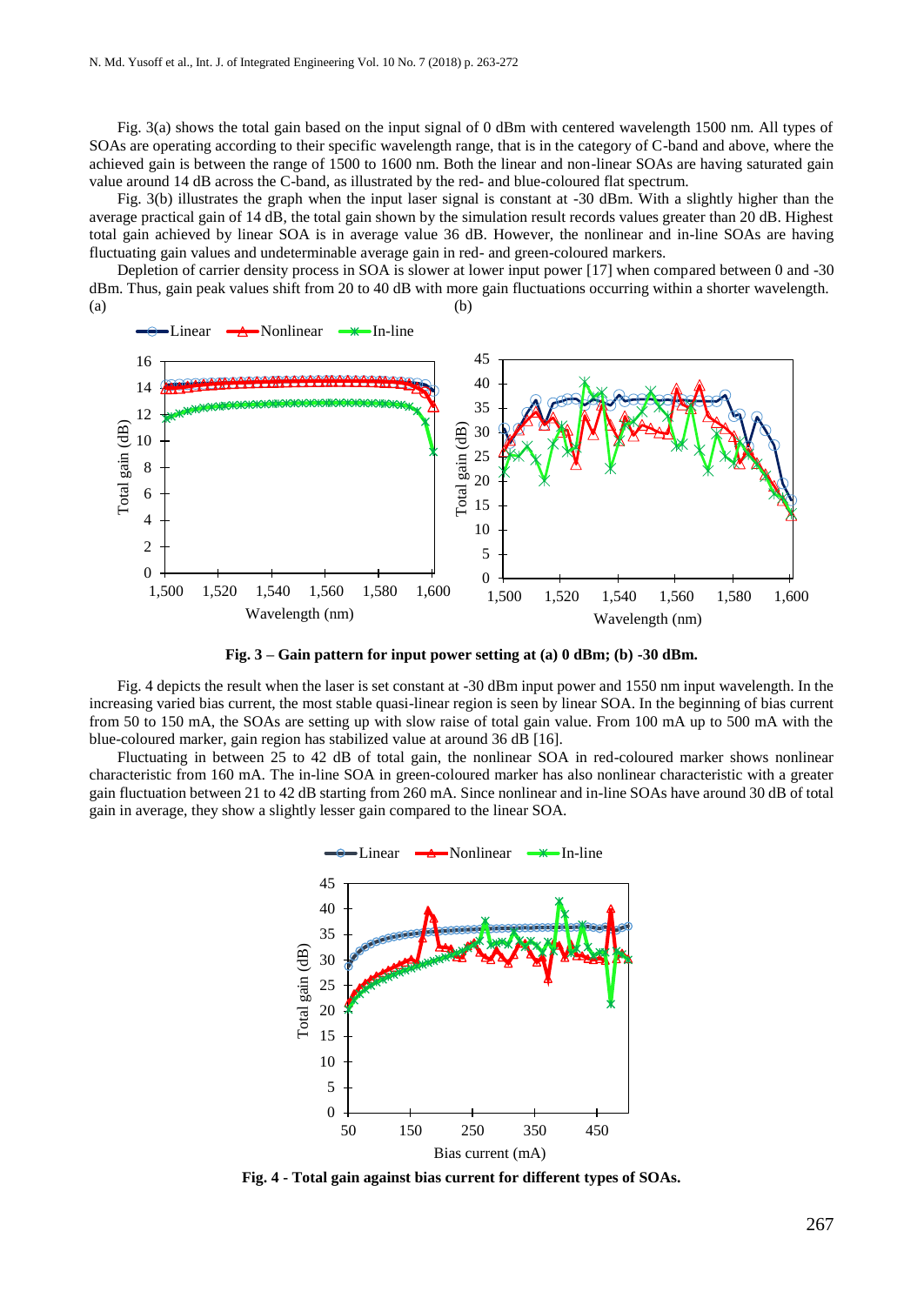# **4.1.2 Noise Figure**

The NF is measured by both optical power meter and optical spectrum analyzer in which results in total ASE output power and noise bin spectrum respectively. Fig. 5 depicts the graph by configuring the laser at wavelength 1550 nm. The total ASE output power follows a parabolic shape curvature as observed from beyond -30 dBm input power.

The linear SOA saturates at 0 dBm input power by noticing the parabolic curvature ended at that point. In contrast, nonlinear and in-line SOAs with red and green-coloured marker have no apparent saturation point with smoother curve line fitting compared with a parabolic curve. They also have higher ASE output power values from approximately -25 to 15 dBm.

Interestingly, the linear SOA has better stabilization ability by observing the perfect parabolic curvature compared with other types of SOAs. It is because according to the basic SOA operating theory, the absorption and emission reactions occurred are working in a simultaneous manner within the active region.



**Fig. 5 - Total ASE output power against input power.**

Next, the SOA exhibits ASE noise property with a central wavelength at 1550 nm and operates at C-band from 1500 to 1600 nm. The noise bins spectrum for linear SOA is shown in Fig. 6(a) while the spectrum for nonlinear and in-line SOAs are shown in Fig. 6(b). Both spectrums are similar except for linear SOA at -30 dBm input power had achieved the highest -20 dBm peak power, as observed by the blue-coloured area under the curve.

The spectrum is iterated four times from -30 to 0 dBm input power as shown by blue-, green-, orange- and redcoloured area under the curve. As input power increases, the noise peak power decreases towards -40, -50 and -70 dBm.

ASE noise phenomenon can be elaborated further by the outcome from the spontaneous emission during lasing mechanism. The active region of SOA was injected by the external current, in common by a continuous wave laser source. The SOA is biased by this external current to produce a population inversion. Theoretically, this will energize electrons into two distinct energy levels. Stimulated electrons reproduce stimulation while the spontaneous electrons will combine into a hole at the lower energy level.

The low input power for the lasing mechanism will produce greater simultaneous phenomenon - less stimulated and more spontaneous electrons. In other words, the peak wavelength shifting into a longer band is resulted from band-filling and band-shrinkage effects as both processes are generally pictured with the lasing phenomena. Band-filling occurs rapidly at higher peak wavelength in contrast to band-shrinkage happens aggressively at lower peak wavelength [11, 16]. Then it is valid with the blue-coloured area with lower input power resulting in a higher ASE noise peak.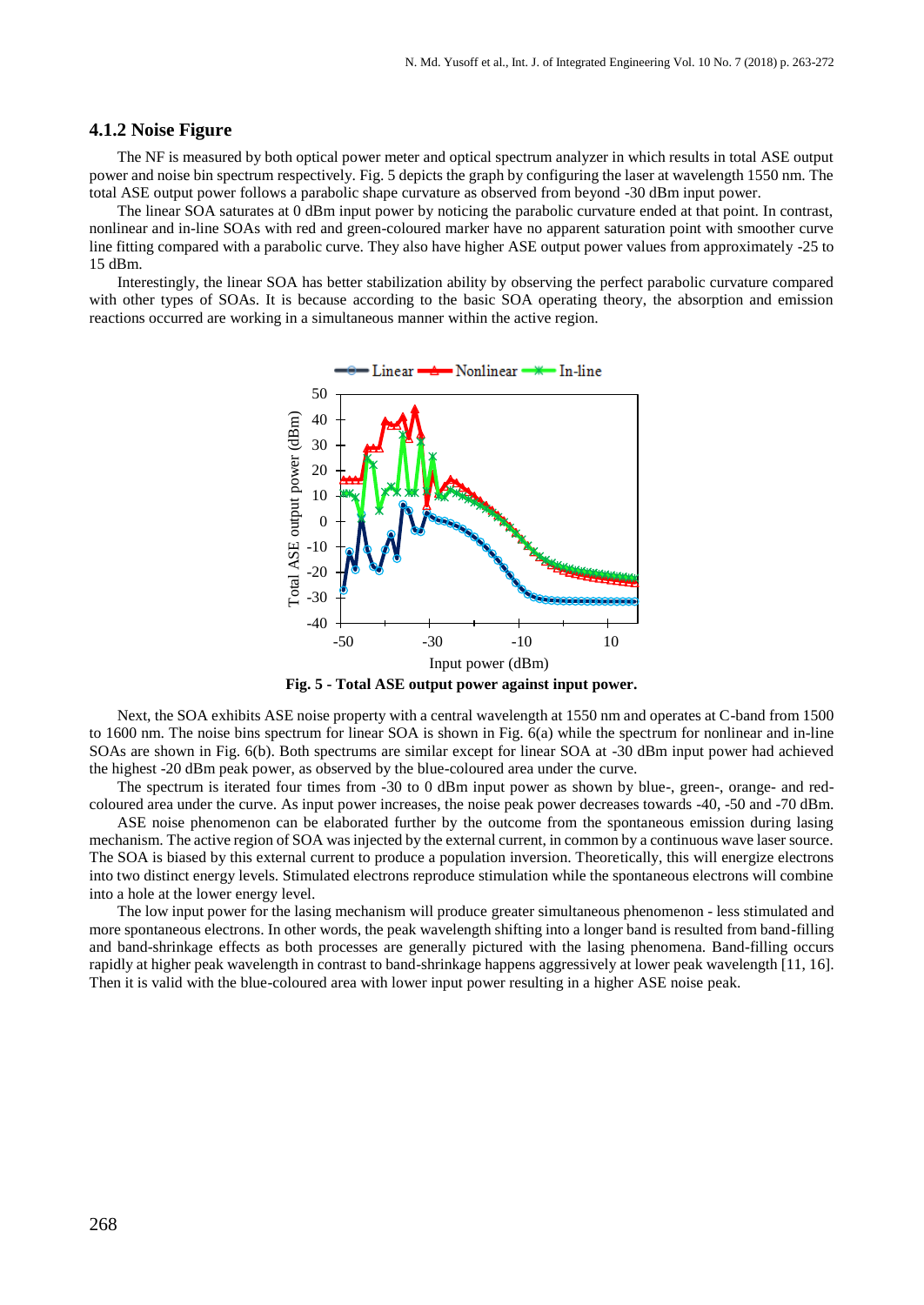

**Fig. 6 - Noise bins spectrum with different input power for (a) linear; (b) nonlinear and in-line SOAs.**

#### **4.2 MATLAB Steady-state Modelling**

The steady-state model can be resolved into fiber-to-fiber gain and output power results. Furthermore, the gain and NF are plotted into varied bias current for all types of SOAs.

### **4.2.1 Fiber-to-fiber Gain**

Fig. 7(a) shows the result of fiber-to-fiber gain against input power for linear SOA. Typically, SOA has fiber-tofiber gain value commonly ranges between 15 to 25 dB. From the graph, linear SOA with bias current at 500 mA can reach up to 13 dB and also with maximum 750 mA can achieve up to 14 dB, additionally both values are above the minimum 10 dB value. It is similar to the specification in Table 1 at input power of -20 dBm [17]. Beyond 0 dBm input power, the purple- and pink-coloured lines decrease in proportion with the increment of input power.

The same type of graph is illustrated for other types of SOA as Fig. 7(b). For both nonlinear and in-line SOAs, the graph does not illustrate for a stable gain condition in the range of -30 to -18 dBm input power but with fluctuating values. Fiber-to-fiber gain is approximately at 30 dB at input power of -18 dBm for both typical and maximum bias currents at 500 and 600mA.

After the gain fluctuation, the fiber-to-fiber gain has decreased proportionally with the increase of input power from -18 to 20 dBm for both bias currents. Then, the gain drops at zero gain value at around 15 dBm for a typical bias current of 500 mA and 20 dBm for maximum bias current of 600 mA.

#### **4.2.2 Output Power**

Fig. 8(a) shows the output power against input power for linear SOA. A linear relation is observed in between -20 to 15 dBm output power range against input power ranges of -30 to 0 dBm. The subsequent output power after 0 dBm input power is maintained at a constant value of 14 dBm [18]. Both the typical 500mA and maximum 750mA bias currents are showing similar output power values with a small difference of one or two dBm.

In comparison, Fig. 8(b) depicts the result for the nonlinear and in-line SOAs for both operating typical and maximum currents. Values are fluctuating from -30 to -10 before becoming stabilized at constant. The output power for both bias currents stays constant at 13 dBm within input power range of -10 to 20 dBm. From the light and dark blue-coloured lines, nonlinear and in-line SOAs results in no strong and deterministic relation but swinging values.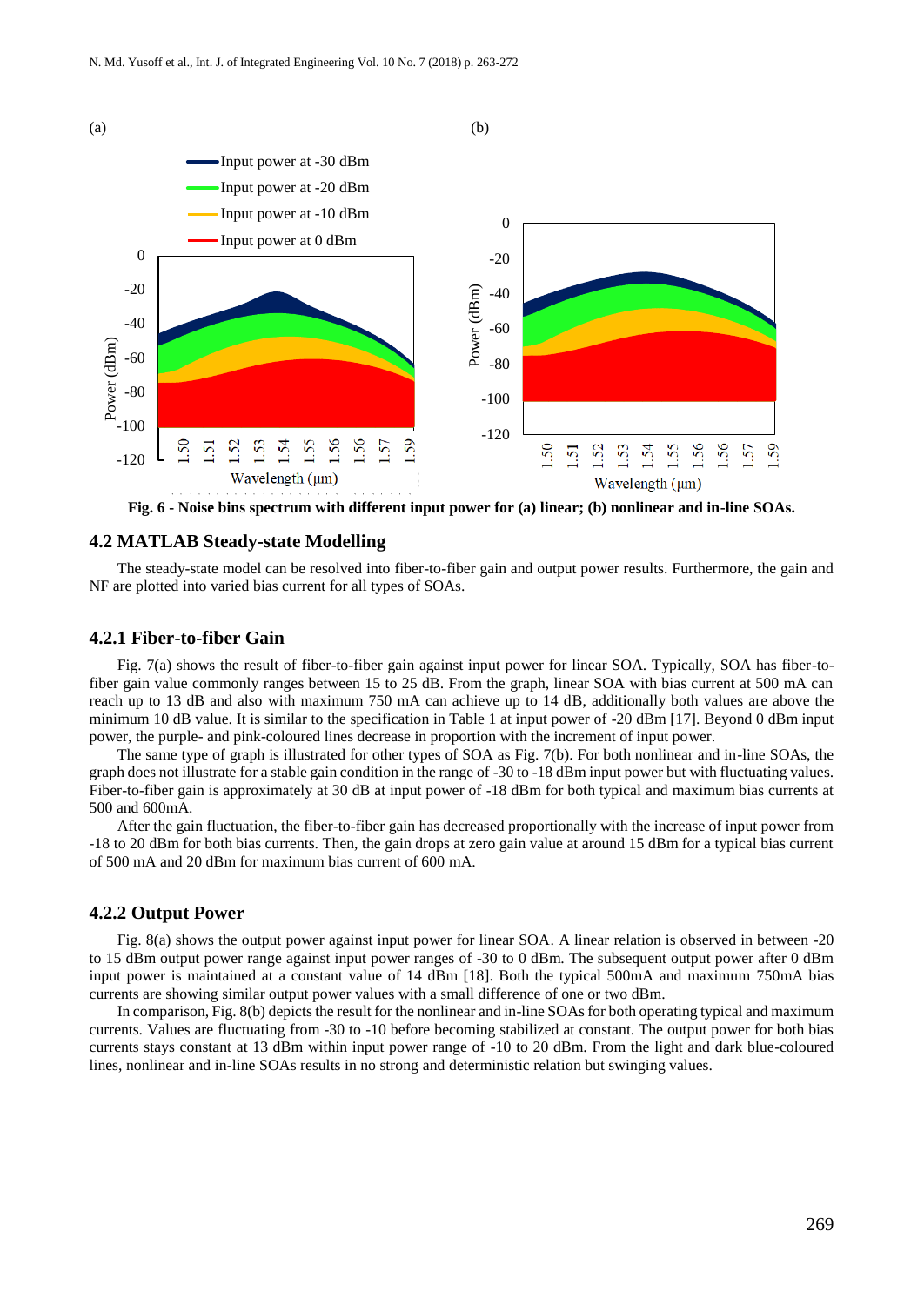

#### **4.2.3 Gain and NF**

Fig. 9(a) shows the fiber-to-fiber gain and NF against bias current for linear SOA for both input powers at -30 and 0 dBm. In this varied bias current graph, the concept of threshold current can be easily noted. An abrupt gain value adjustment from -3 to 7 dB has happened at 230 mA as optical gain increases linearly with bias current as the blue- and green-coloured marker.

Threshold current is the critical transition at where population inversion is achieved within the SOA confinement. This is also the state at which excited electrons have overcome unexcited electrons.

In Fig. 9(a), the blue-colour marker overlaps with the green-coloured marker for both the gains plotting. The highest gain peak at 13.5 dB has shown that at 0 dBm input power, the active region has achieved a stable gain in similarly with the result presented as Fig. 7(a).

Comparing between the -30 and 0 dBm input power, the fiber-to-fiber gain (blue-coloured marker) is higher than NF (red-coloured marker) in a few dBs at 0 dBm input power. Meanwhile at -30 dBm, the NF is in rather high value than the gain which conveys the unpractical use of SOA.

Fig. 9(b) illustrates for the performance of nonlinear SOA in terms of fiber-to-fiber gain and NF against bias current for both input powers at -30 and 0 dBm. At -30 dBm input power, nonlinear and in-line SOAs experienced obvious threshold current at beyond 270 mA due to the optical gain (green-coloured marker) and NF (purple-coloured marker) fluctuations.

The fluctuation in the SOAs can be related to Fig. 7(b) in which the gain is highly unstable at -30 dBm in greencoloured marker compared to 0 dBm in blue-coloured marker. This implies that the large fluctuated values are not really practical.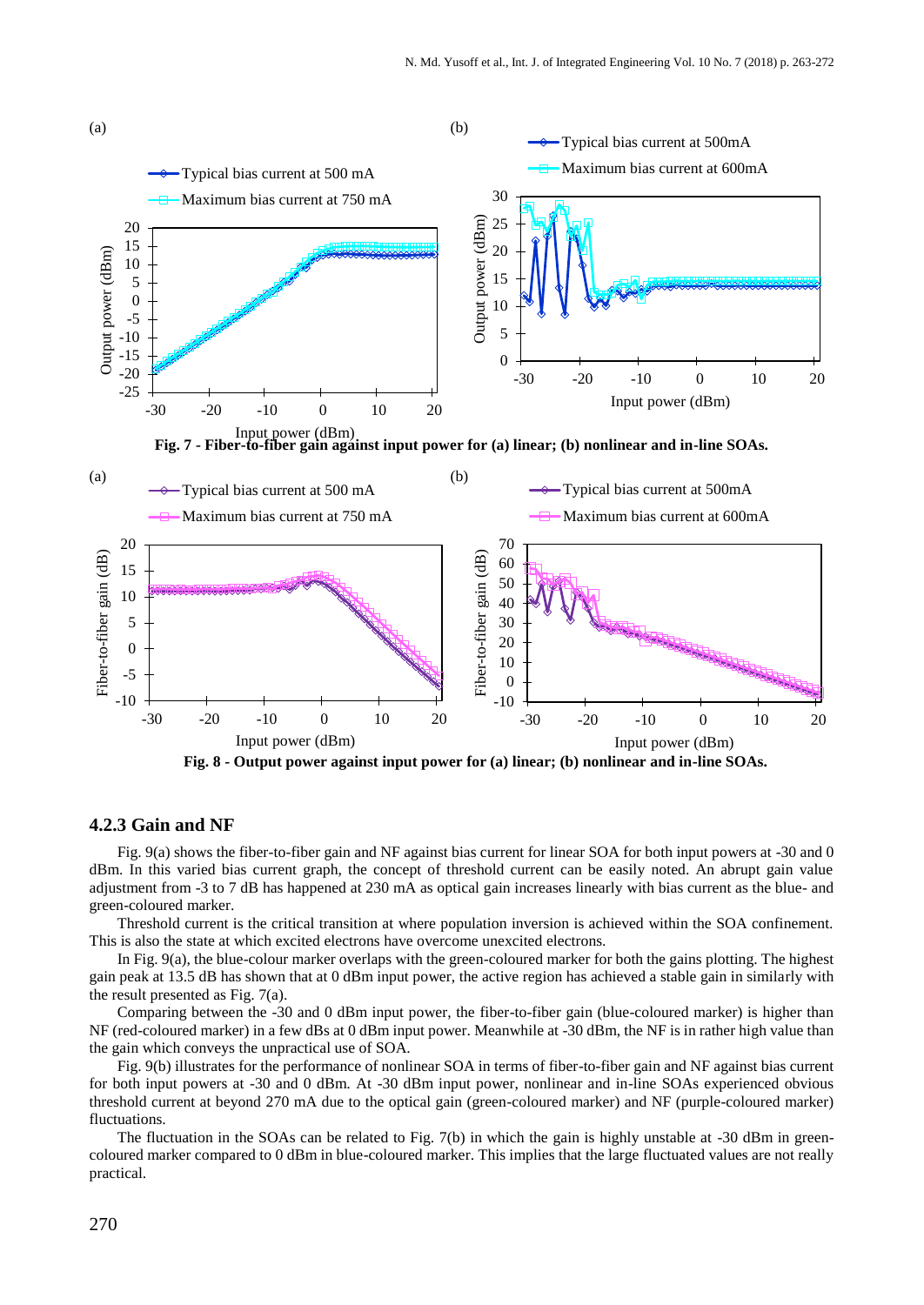At 0 dBm input power, the NF (red-coloured marker) is below 10 dB whereas the fiber-to-fiber gain (blue-coloured marker) is above 10 dB. As different from linear SOA as Fig. 9(a), the nonlinear SOA has useful and practical gain value as similar as linear SOA at 0 dBm.





**Fig. 9 - Fiber-to-fiber gain and NF against bias current for (a) linear; (b) nonlinear and in-line SOAs.**

# **5. Conclusion**

We have shown that the linear SOA has the optimum total gain characteristic of 14 dB at 0 dBm, produced the best parabola-shaped total ASE output power in OptiSystem, fiber-to-fiber gain of 13 dB at -20 dBm in MATLAB, compared to the other types of SOA with the bias total ASE output power curve, fluctuated fiber-to-fiber gain and output power at -30 dBm . It is to note that linear and nonlinear SOAs are classified in the pre-amplifier family in contrast to in-line SOA categorized as a booster amplifier. Throughout this paper, the linear SOA stands far better performance than other SOAs.

With this great comparison between the linear SOA and the other SOAs, the OptiSystem simulation and MATLAB results are elaborated further. The total gain characteristic was explained by gain pattern using operational theories in contrast between linear and nonlinear SOA. Linear SOA also exhibits the most stable quasi-linear gain region over bias current.

Besides, another important SOA characteristic which is the ASE noise phenomenon was discussed. From the noise bins spectrum, low input power at -30 dBm had produced the highest noise bins peak power which will perform the best result for SOA.

Apart from that, the solution from MATLAB numerical steady-state model had also highlighted the linear SOA characteristics. Its distinct and optimal characteristics especially in gain performance, have realized the requirement for a stable gain condition for MWFL application. From the model, the nonlinear and in-line SOA used are found to have identical performances.

#### **Acknowledgement**

This research was financially supported by Universiti Teknologi Malaysia under Research University Grant (Vot. No: 15H37) and by Ministry of Higher Education under Fundamental Research Grant Scheme (Vot. No: 4F936).